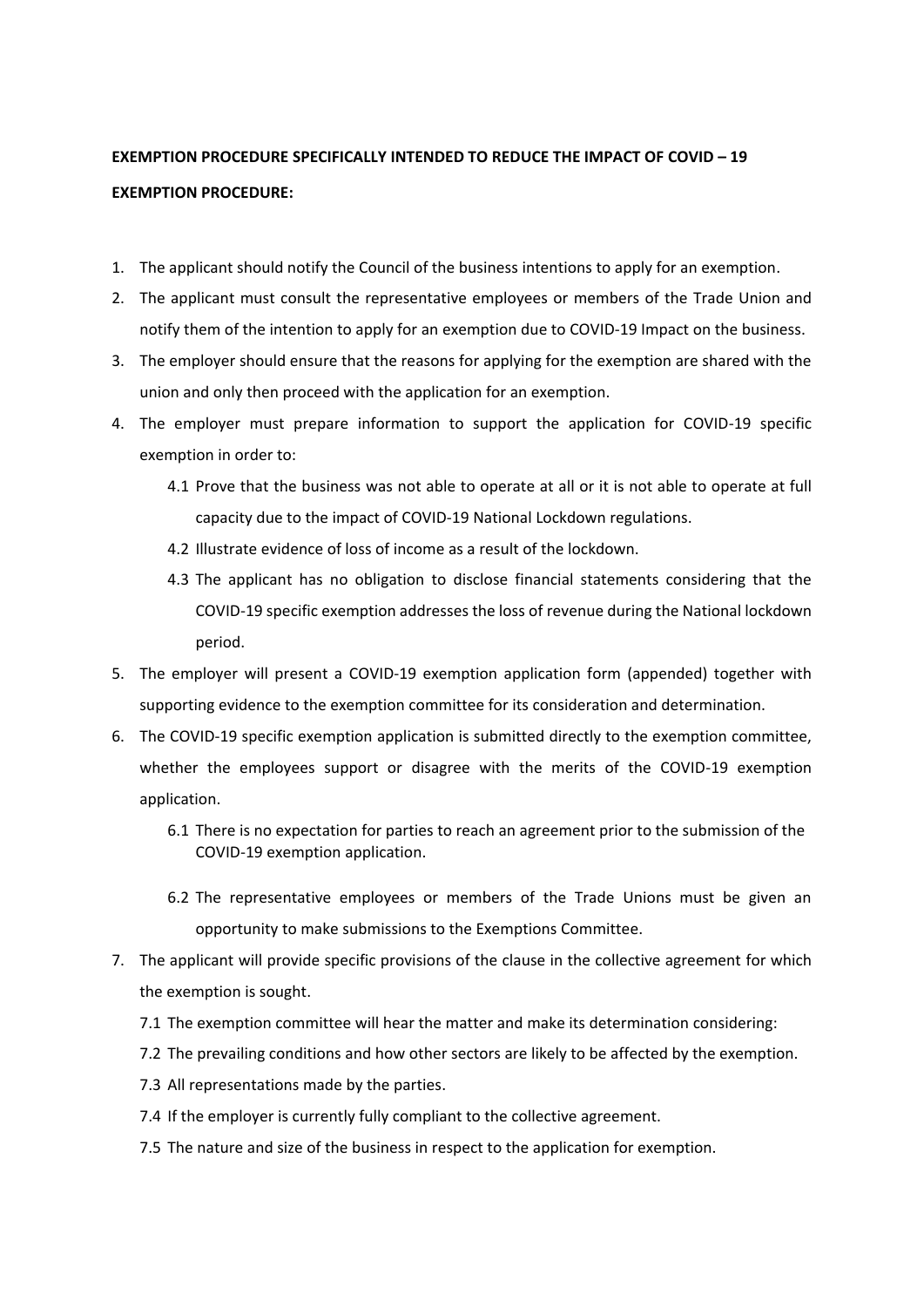- 7.6 The extent to which the COVID-19 exemption application undermines collective bargaining and labor peace.
- 8. Once the matter is heard, a decision should be communicated to the parties in writing within 30 days.
- 9. Once a decision to grant the exemption is taken, a certificate will be granted by the Council within 14 days. In a case where an exemption is dismissed, reasons will be provided in writing within 14 days.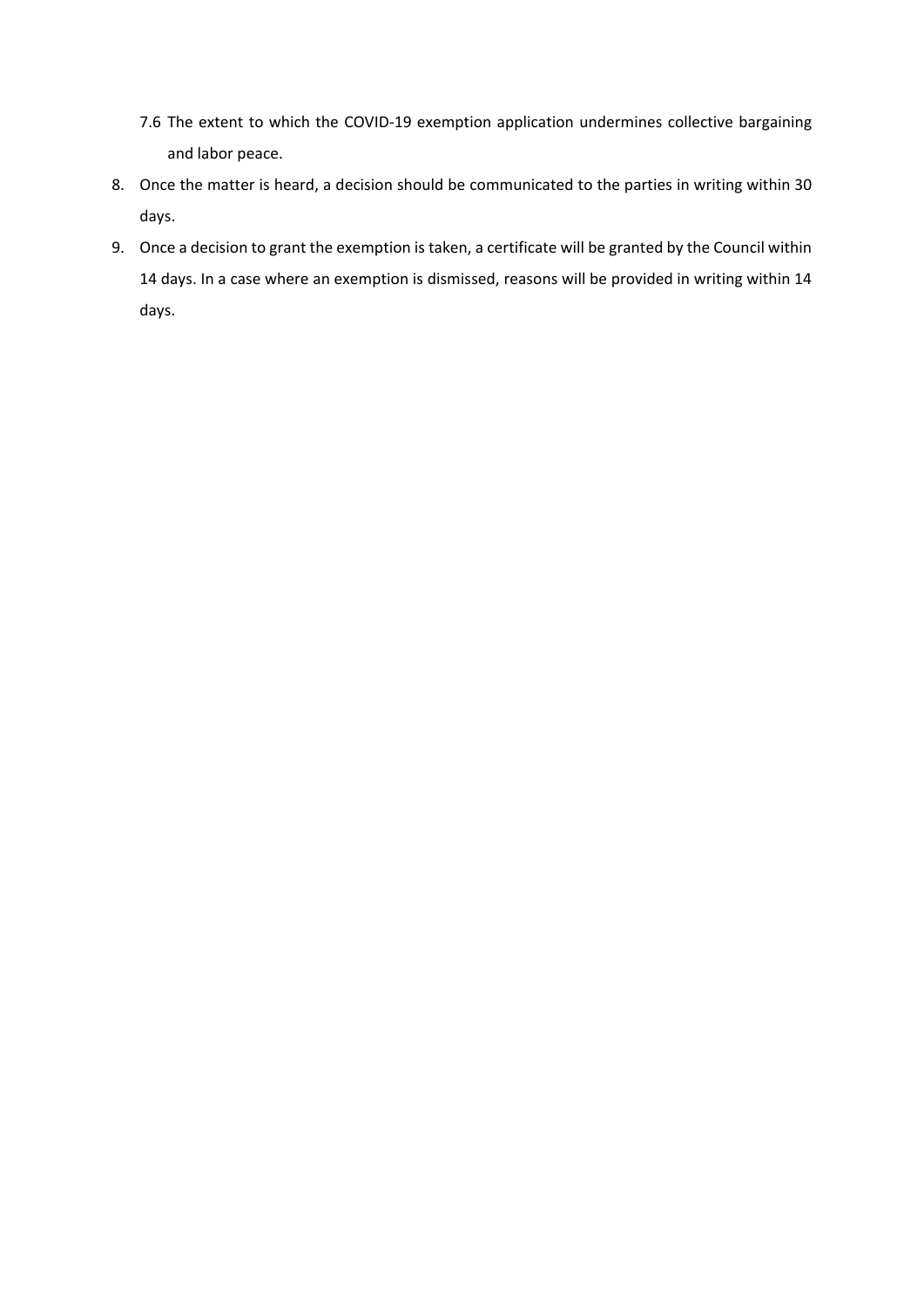## **ANNEXTURE 1: EXEMPTION APPLICATION FORM**

|                                                                                                 | Case Number: Name of Sea |
|-------------------------------------------------------------------------------------------------|--------------------------|
| <b>EXEMPTION APPLICATION</b>                                                                    |                          |
| 1. NAME OF APPLICANT:                                                                           |                          |
| (a) If Labour Broker:                                                                           |                          |
| 2. ADDRESS: (a) Physical:                                                                       |                          |
|                                                                                                 |                          |
| 3. CONTACT PERSON:                                                                              |                          |
| <b>CONTACT TELEPHONE NO.:</b>                                                                   |                          |
| <b>CONTACT E-MAIL ADDRESS:</b>                                                                  |                          |
| 4. ACTIVITIES OF BUSINESS:                                                                      |                          |
| 5. DATE OF COMMENCEMENT OF BUSINESS:                                                            |                          |
| 6. DATE OF REGISTRATION WITH COUNCIL:                                                           |                          |
| 7. IS THE BUSINESS A MEMBER OF A REGISTERED EMPLOYERS' ORGANISATION?<br>YES $\Box$<br><b>NO</b> |                          |
| (a) If yes - particulars of employers' organization:                                            |                          |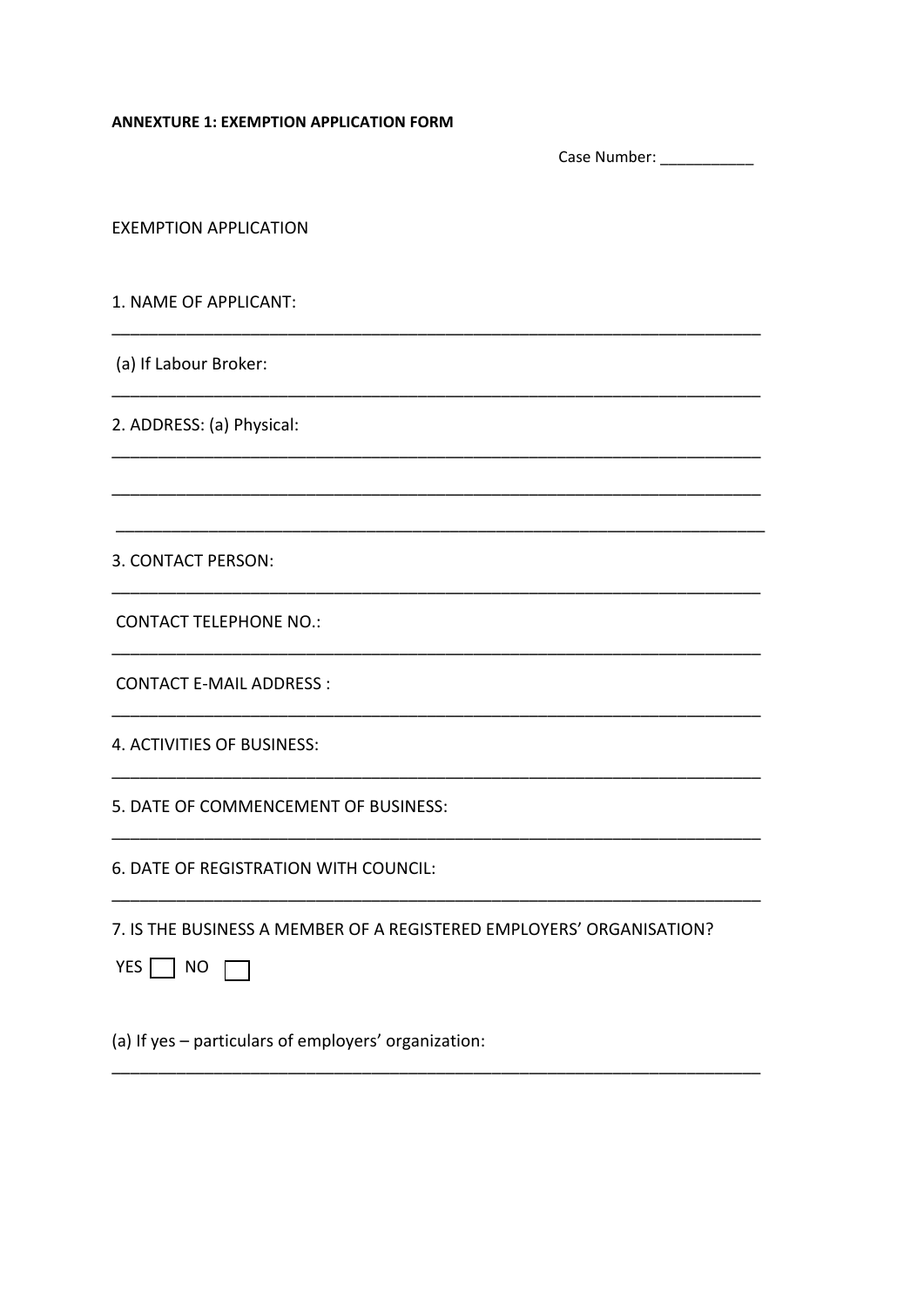## **EXEMPTION APPLICATION**

Case Number:

NAME OF APPLICANT:

I, the undersigned \_\_\_\_\_\_\_\_\_\_\_\_\_\_\_\_\_\_\_\_\_\_\_\_\_\_\_\_\_\_\_\_\_ do hereby make oath and

\_\_\_\_\_\_\_\_\_\_\_\_\_\_\_\_\_\_\_\_\_\_\_\_\_\_\_\_\_\_\_\_\_\_\_\_\_\_\_\_\_\_\_\_\_\_\_\_\_\_\_\_\_\_\_\_\_\_\_\_\_\_\_\_\_\_\_\_\_\_\_

state as follows:

1. I am an adult \_\_\_\_\_\_\_\_\_\_\_\_\_\_, the Applicant's \_\_\_\_\_\_\_\_\_\_\_\_\_\_\_\_\_\_\_\_\_ and am

\_\_\_\_\_\_\_\_\_\_\_\_\_\_\_\_\_\_\_\_\_\_\_\_\_\_\_\_\_\_\_\_\_\_\_\_\_\_\_\_\_\_\_\_\_\_\_\_\_\_\_\_\_\_\_\_\_\_\_\_\_\_\_\_\_\_\_\_\_\_\_

\_\_\_\_\_\_\_\_\_\_\_\_\_\_\_\_\_\_\_\_\_\_\_\_\_\_\_\_\_\_\_\_\_\_\_\_\_\_\_\_\_\_\_\_\_\_\_\_\_\_\_\_\_\_\_\_\_\_\_\_\_\_\_\_\_\_\_\_\_\_\_

duly authorized to submit this application and my main place of work is:

2. The facts contained in this application are within my personal knowledge and are true and correct.

\_\_\_\_\_\_\_\_\_\_\_\_\_\_\_\_\_\_\_\_\_\_\_\_\_\_\_\_\_\_\_\_\_\_\_\_\_\_\_\_\_\_\_\_\_\_\_\_\_\_\_\_\_\_\_\_\_\_\_\_\_\_\_\_\_\_\_\_\_\_\_

3. The Applicant is:

4. NATURE OF APPLICATION: (Applicant must refer to specific Clauses of Collective Agreement he/she wants to be exempted from because a company is not being able to operate in its full capacity or partly as a direct result of the impact of COVID-19)

\_\_\_\_\_\_\_\_\_\_\_\_\_\_\_\_\_\_\_\_\_\_\_\_\_\_\_\_\_\_\_\_\_\_\_\_\_\_\_\_\_\_\_\_\_\_\_\_\_\_\_\_\_\_\_\_\_\_\_\_\_\_\_\_\_\_\_\_\_\_\_

\_\_\_\_\_\_\_\_\_\_\_\_\_\_\_\_\_\_\_\_\_\_\_\_\_\_\_\_\_\_\_\_\_\_\_\_\_\_\_\_\_\_\_\_\_\_\_\_\_\_\_\_\_\_\_\_\_\_\_\_\_\_\_\_\_\_\_\_\_\_\_

\_\_\_\_\_\_\_\_\_\_\_\_\_\_\_\_\_\_\_\_\_\_\_\_\_\_\_\_\_\_\_\_\_\_\_\_\_\_\_\_\_\_\_\_\_\_\_\_\_\_\_\_\_\_\_\_\_\_\_\_\_\_\_\_\_\_\_\_\_\_\_

\_\_\_\_\_\_\_\_\_\_\_\_\_\_\_\_\_\_\_\_\_\_\_\_\_\_\_\_\_\_\_\_\_\_\_\_\_\_\_\_\_\_\_\_\_\_\_\_\_\_\_\_\_\_\_\_\_\_\_\_\_\_\_\_\_\_\_\_\_\_\_

\_\_\_\_\_\_\_\_\_\_\_\_\_\_\_\_\_\_\_\_\_\_\_\_\_\_\_\_\_\_\_\_\_\_\_\_\_\_\_\_\_\_\_\_\_\_\_\_\_\_\_\_\_\_\_\_\_\_\_\_\_\_\_\_\_\_\_\_\_\_\_

\_\_\_\_\_\_\_\_\_\_\_\_\_\_\_\_\_\_\_\_\_\_\_\_\_\_\_\_\_\_\_\_\_\_\_\_\_\_\_\_\_\_\_\_\_\_\_\_\_\_\_\_\_\_\_\_\_\_\_\_\_\_\_\_\_\_\_\_\_\_\_

\_\_\_\_\_\_\_\_\_\_\_\_\_\_\_\_\_\_\_\_\_\_\_\_\_\_\_\_\_\_\_\_\_\_\_\_\_\_\_\_\_\_\_\_\_\_\_\_\_\_\_\_\_\_\_\_\_\_\_\_\_\_\_\_\_\_\_\_\_\_\_

\_\_\_\_\_\_\_\_\_\_\_\_\_\_\_\_\_\_\_\_\_\_\_\_\_\_\_\_\_\_\_\_\_\_\_\_\_\_\_\_\_\_\_\_\_\_\_\_\_\_\_\_\_\_\_\_\_\_\_\_\_\_\_\_\_\_\_\_\_\_\_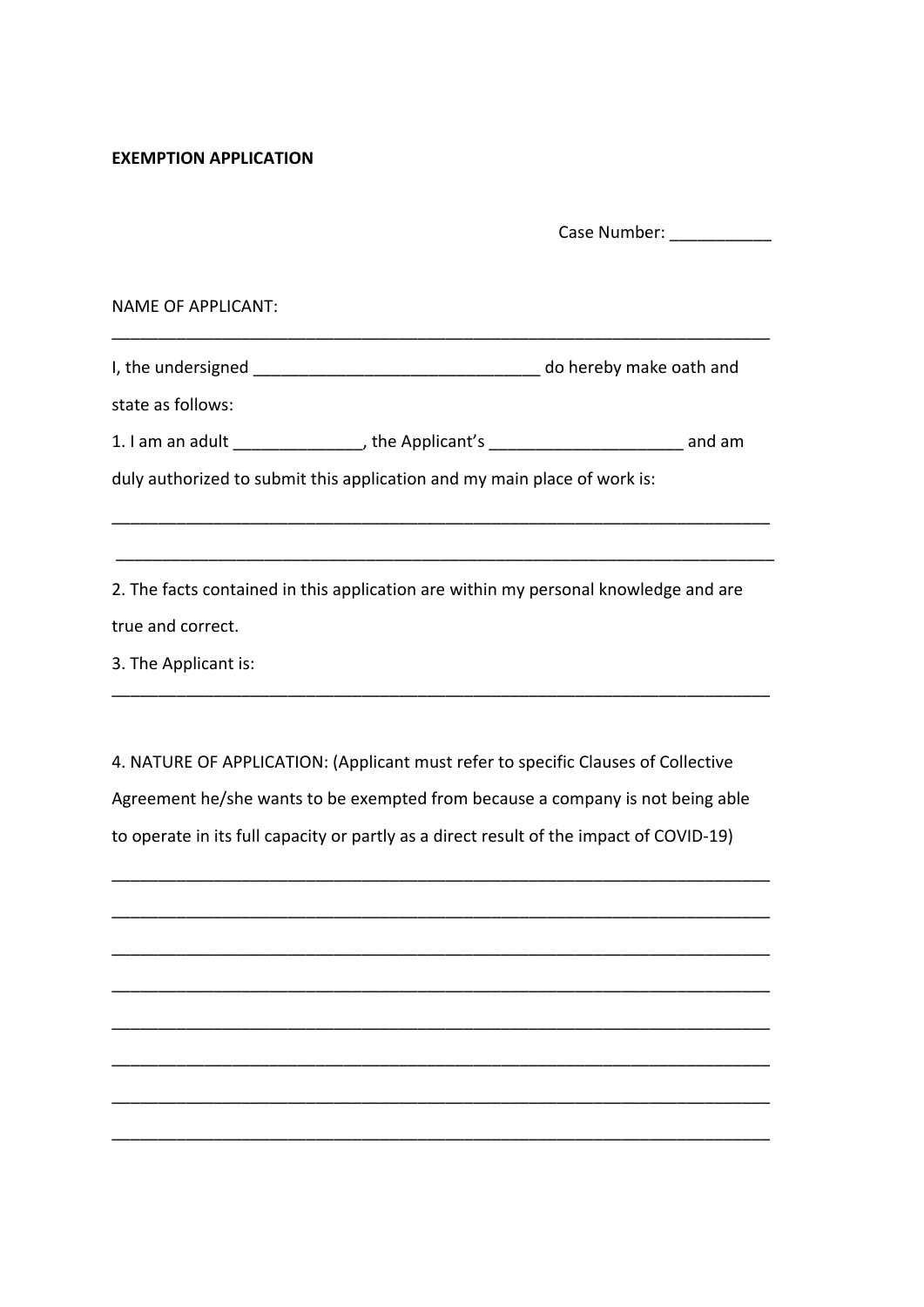5. STATEMENT OF MATERIAL FACTS (Applicant must provide sufficient details or grounds why he/she is unable to comply with Clause(s) of the Collective Agreement as stipulated above (NB: Applicant must be able to demonstrate with supporting documentations that he /she is not able to operate at all or not at full capacity due to the impact of the COVID-19).

\_\_\_\_\_\_\_\_\_\_\_\_\_\_\_\_\_\_\_\_\_\_\_\_\_\_\_\_\_\_\_\_\_\_\_\_\_\_\_\_\_\_\_\_\_\_\_\_\_\_\_\_\_\_\_\_\_\_\_\_\_\_\_\_\_\_\_\_\_\_\_

\_\_\_\_\_\_\_\_\_\_\_\_\_\_\_\_\_\_\_\_\_\_\_\_\_\_\_\_\_\_\_\_\_\_\_\_\_\_\_\_\_\_\_\_\_\_\_\_\_\_\_\_\_\_\_\_\_\_\_\_\_\_\_\_\_\_\_\_\_\_\_\_\_\_\_\_\_\_

\_\_\_\_\_\_\_\_\_\_\_\_\_\_\_\_\_\_\_\_\_\_\_\_\_\_\_\_\_\_\_\_\_\_\_\_\_\_\_\_\_\_\_\_\_\_\_\_\_\_\_\_\_\_\_\_\_\_\_\_\_\_\_\_\_\_\_\_\_\_\_\_\_\_\_\_\_\_

\_\_\_\_\_\_\_\_\_\_\_\_\_\_\_\_\_\_\_\_\_\_\_\_\_\_\_\_\_\_\_\_\_\_\_\_\_\_\_\_\_\_\_\_\_\_\_\_\_\_\_\_\_\_\_\_\_\_\_\_\_\_\_\_\_\_\_\_\_\_\_\_\_\_\_\_\_\_

\_\_\_\_\_\_\_\_\_\_\_\_\_\_\_\_\_\_\_\_\_\_\_\_\_\_\_\_\_\_\_\_\_\_\_\_\_\_\_\_\_\_\_\_\_\_\_\_\_\_\_\_\_\_\_\_\_\_\_\_\_\_\_\_\_\_\_\_\_\_\_\_\_\_\_\_\_\_

\_\_\_\_\_\_\_\_\_\_\_\_\_\_\_\_\_\_\_\_\_\_\_\_\_\_\_\_\_\_\_\_\_\_\_\_\_\_\_\_\_\_\_\_\_\_\_\_\_\_\_\_\_\_\_\_\_\_\_\_\_\_\_\_\_\_\_\_\_\_\_\_\_\_\_\_\_\_

\_\_\_\_\_\_\_\_\_\_\_\_\_\_\_\_\_\_\_\_\_\_\_\_\_\_\_\_\_\_\_\_\_\_\_\_\_\_\_\_\_\_\_\_\_\_\_\_\_\_\_\_\_\_\_\_\_\_\_\_\_\_\_\_\_\_\_\_\_\_\_\_\_\_\_\_\_\_

\_\_\_\_\_\_\_\_\_\_\_\_\_\_\_\_\_\_\_\_\_\_\_\_\_\_\_\_\_\_\_\_\_\_\_\_\_\_\_\_\_\_\_\_\_\_\_\_\_\_\_\_\_\_\_\_\_\_\_\_\_\_\_\_\_\_\_\_\_\_\_\_\_\_\_\_\_\_

\_\_\_\_\_\_\_\_\_\_\_\_\_\_\_\_\_\_\_\_\_\_\_\_\_\_\_\_\_\_\_\_\_\_\_\_\_\_\_\_\_\_\_\_\_\_\_\_\_\_\_\_\_\_\_\_\_\_\_\_\_\_\_\_\_\_\_\_\_\_\_\_\_\_\_\_\_\_

5.1 The applicant must provide details of the capacity at which the company operated with supporting documentations that demonstrates the extent to which he /she is not able to operate

at all or the extent of partial operation due to the impact of the COVID-19).

(a) The applicant did not operate at all and the loss of income is demonstrated, and the supporting documents are provided:

\_\_\_\_\_\_\_\_\_\_\_\_\_\_\_\_\_\_\_\_\_\_\_\_\_\_\_\_\_\_\_\_\_\_\_\_\_\_\_\_\_\_\_\_\_\_\_\_\_\_\_\_\_\_\_\_\_\_\_\_\_\_\_\_\_\_\_\_\_\_\_\_\_\_\_

\_\_\_\_\_\_\_\_\_\_\_\_\_\_\_\_\_\_\_\_\_\_\_\_\_\_\_\_\_\_\_\_\_\_\_\_\_\_\_\_\_\_\_\_\_\_\_\_\_\_\_\_\_\_\_\_\_\_\_\_\_\_\_\_\_\_\_\_\_\_\_\_\_\_\_

\_\_\_\_\_\_\_\_\_\_\_\_\_\_\_\_\_\_\_\_\_\_\_\_\_\_\_\_\_\_\_\_\_\_\_\_\_\_\_\_\_\_\_\_\_\_\_\_\_\_\_\_\_\_\_\_\_\_\_\_\_\_\_\_\_\_\_\_\_\_\_\_\_\_\_

(b) The applicant partially operated and the capacity at which the business operated is demonstrated and the supporting documents indicating a loss of income are provided:

\_\_\_\_\_\_\_\_\_\_\_\_\_\_\_\_\_\_\_\_\_\_\_\_\_\_\_\_\_\_\_\_\_\_\_\_\_\_\_\_\_\_\_\_\_\_\_\_\_\_\_\_\_\_\_\_\_\_\_\_\_\_\_\_\_\_\_\_\_\_\_\_\_\_\_

\_\_\_\_\_\_\_\_\_\_\_\_\_\_\_\_\_\_\_\_\_\_\_\_\_\_\_\_\_\_\_\_\_\_\_\_\_\_\_\_\_\_\_\_\_\_\_\_\_\_\_\_\_\_\_\_\_\_\_\_\_\_\_\_\_\_\_\_\_\_\_\_\_\_\_

\_\_\_\_\_\_\_\_\_\_\_\_\_\_\_\_\_\_\_\_\_\_\_\_\_\_\_\_\_\_\_\_\_\_\_\_\_\_\_\_\_\_\_\_\_\_\_\_\_\_\_\_\_\_\_\_\_\_\_\_\_\_\_\_\_\_\_\_\_\_\_\_\_\_\_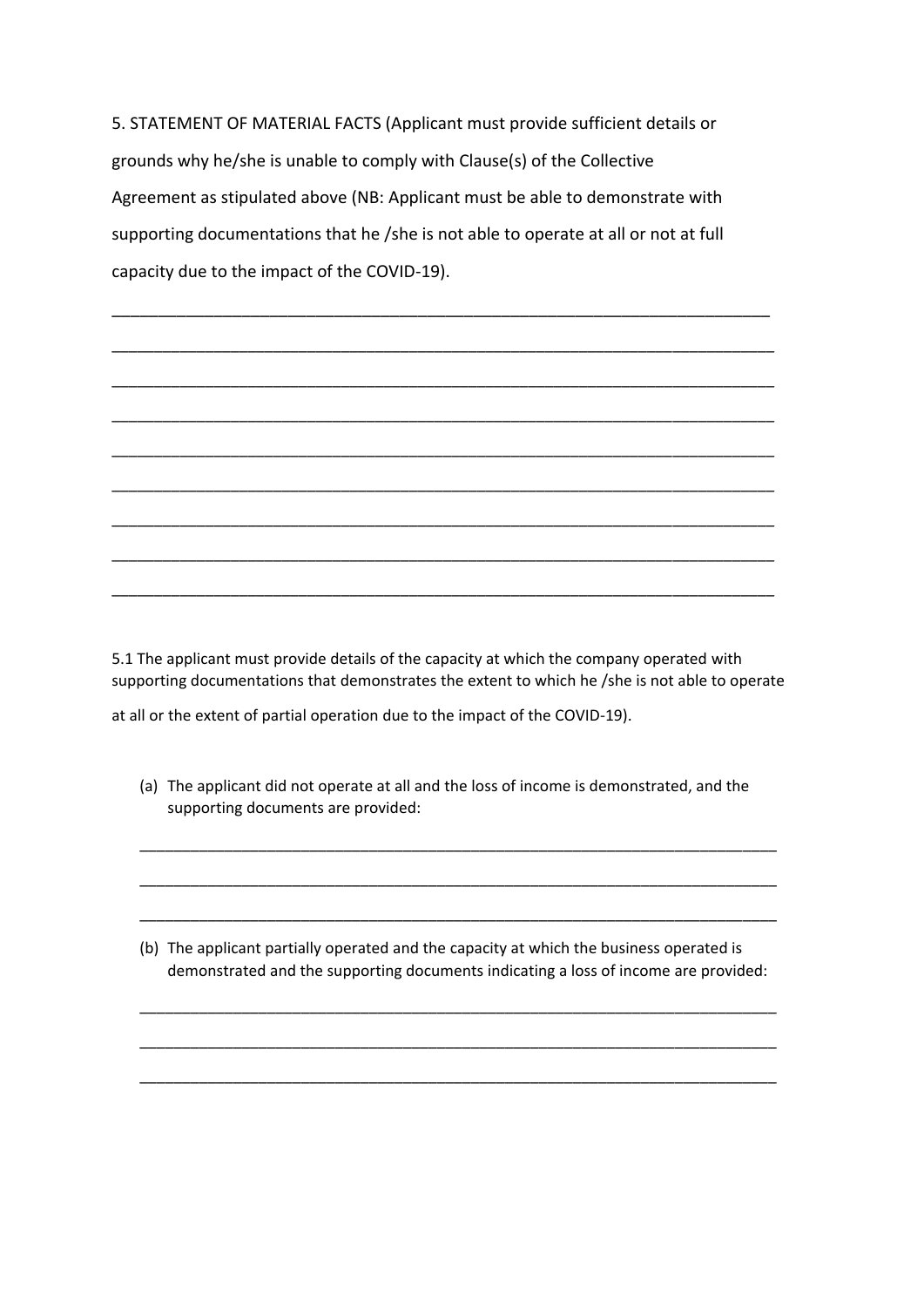6. GROUNDS FOR GRANTING OR REJECTING THE EXEMPTION APPLICATION [NB: You may submit fuller typed grounds attached to this application]:

6.1 (a) Any special circumstances that exist that the applicant would like to bring to the attention of the Exemptions Body:

(b) Any precedent that might be set:

(c) How does the Exemption Application impact on the interests of the Industry with regards to the following?

(i) Unfair competition:

(ii) collective bargaining: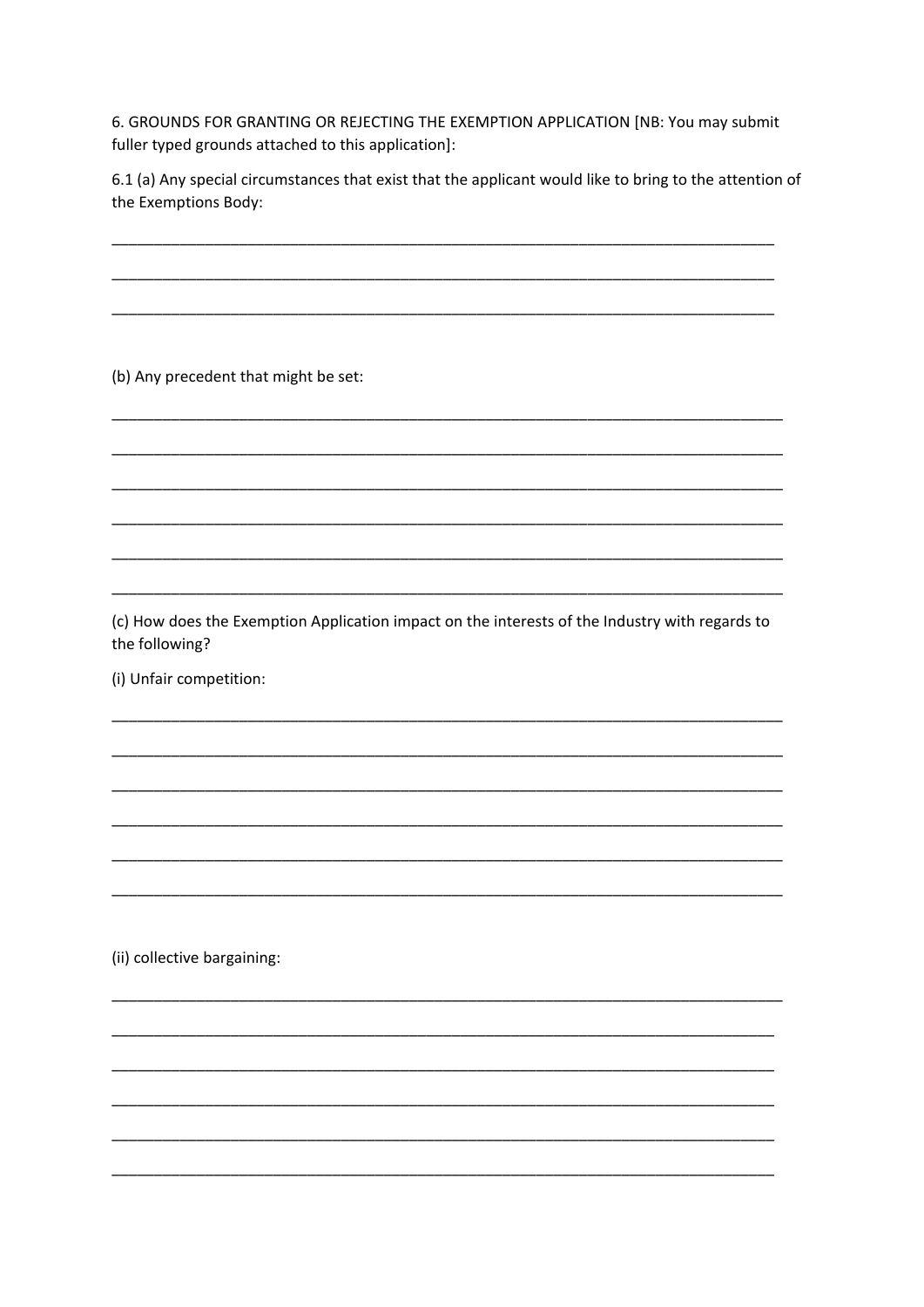(iii) potential for labour unrest:

(iv) increased employment:

(d) How does the Exemption Application impact on the interests of employees with regards to the following?

(i) exploitation:

(ii) job preservation: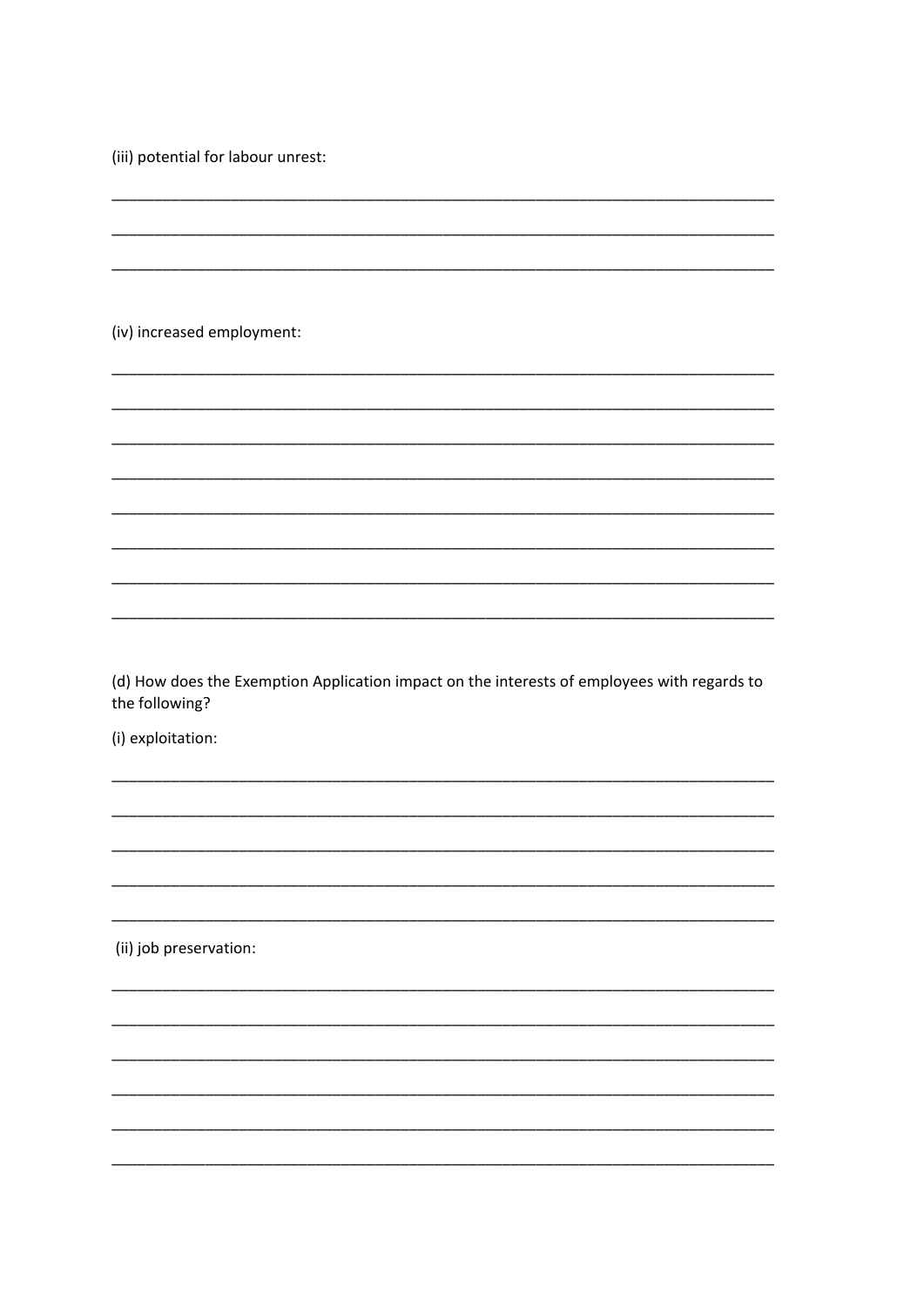(iii) sound conditions of employment:

(iv) possible benefits:

(v) health and safety:

(vi) infringement of basic rights: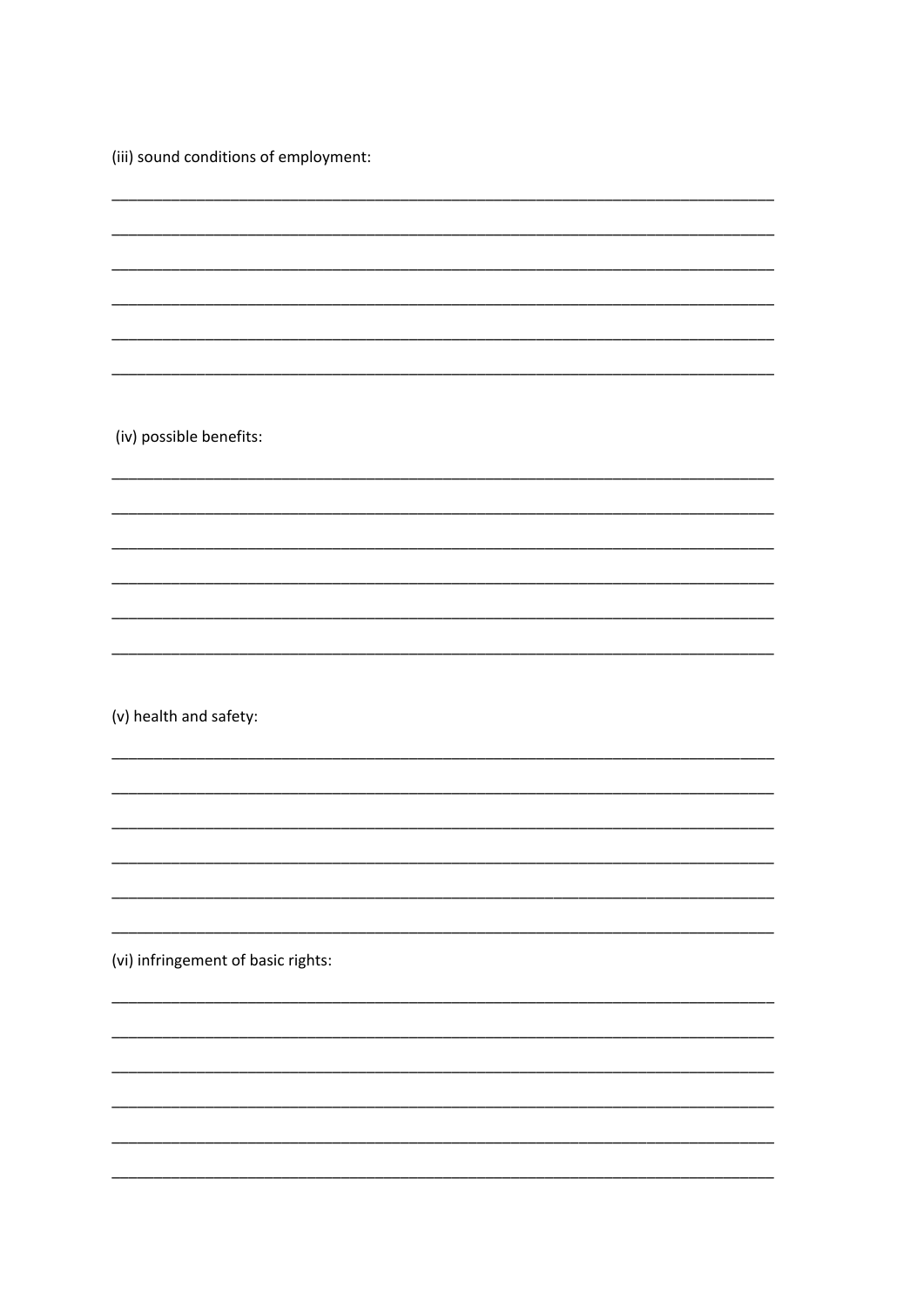(e) How does the Exemption Application impact on the interests of the employer with regards to the following?

(i) financial stability:

(ii) impact on productivity:

(iii) future relationship with employees or employees' trade union:

(iv) Operational requirements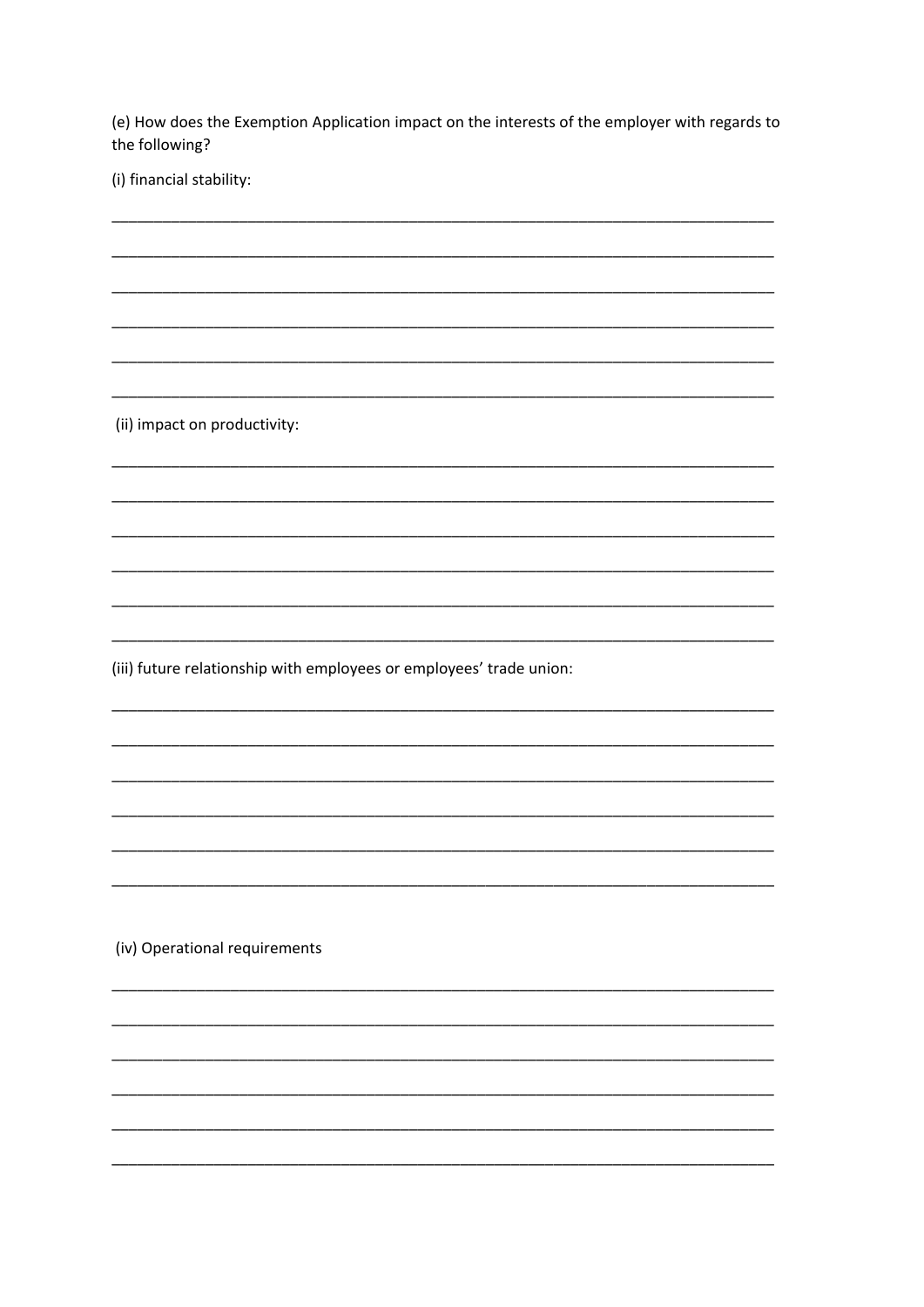STATEMENT OF LEGAL ISSUES (if necessary and applicable, sufficient detail must be given in order to enable any Party to reply to it)

\_\_\_\_\_\_\_\_\_\_\_\_\_\_\_\_\_\_\_\_\_\_\_\_\_\_\_\_\_\_\_\_\_\_\_\_\_\_\_\_\_\_\_\_\_\_\_\_\_\_\_\_\_\_\_\_\_\_\_\_\_\_\_\_\_\_\_\_\_\_\_\_\_\_\_\_\_\_ \_\_\_\_\_\_\_\_\_\_\_\_\_\_\_\_\_\_\_\_\_\_\_\_\_\_\_\_\_\_\_\_\_\_\_\_\_\_\_\_\_\_\_\_\_\_\_\_\_\_\_\_\_\_\_\_\_\_\_\_\_\_\_\_\_\_\_\_\_\_\_\_\_\_\_\_\_\_ \_\_\_\_\_\_\_\_\_\_\_\_\_\_\_\_\_\_\_\_\_\_\_\_\_\_\_\_\_\_\_\_\_\_\_\_\_\_\_\_\_\_\_\_\_\_\_\_\_\_\_\_\_\_\_\_\_\_\_\_\_\_\_\_\_\_\_\_\_\_\_\_\_\_\_\_\_\_ \_\_\_\_\_\_\_\_\_\_\_\_\_\_\_\_\_\_\_\_\_\_\_\_\_\_\_\_\_\_\_\_\_\_\_\_\_\_\_\_\_\_\_\_\_\_\_\_\_\_\_\_\_\_\_\_\_\_\_\_\_\_\_\_\_\_\_\_\_\_\_\_\_\_\_\_\_\_ \_\_\_\_\_\_\_\_\_\_\_\_\_\_\_\_\_\_\_\_\_\_\_\_\_\_\_\_\_\_\_\_\_\_\_\_\_\_\_\_\_\_\_\_\_\_\_\_\_\_\_\_\_\_\_\_\_\_\_\_\_\_\_\_\_\_\_\_\_\_\_\_\_\_\_\_\_\_ \_\_\_\_\_\_\_\_\_\_\_\_\_\_\_\_\_\_\_\_\_\_\_\_\_\_\_\_\_\_\_\_\_\_\_\_\_\_\_\_\_\_\_\_\_\_\_\_\_\_\_\_\_\_\_\_\_\_\_\_\_\_\_\_\_\_\_\_\_\_\_\_\_\_\_\_\_\_

7. PERIOD EXEMPTION REQUIRED FOR:\_\_\_\_\_\_\_\_\_\_\_\_\_\_\_\_\_\_\_\_\_\_\_\_\_\_\_\_\_\_\_

8. Number of affected employees (please attach list of names and their respective allocated employee numbers):

8.1 An applicant must provide a letter confirming that they were unable to operate in its full capacity or they were operating on partial basis due to the National Lockdown Regulations, as a result applicant was unable to conduct consultations with affected employees during the lockdown period.

9. Proof of loss of income must be attached in this application indicating clearly that applicant has lost income because of not operating in its full capacity or operating on partial basis due to due to National Lockdown Regulations

## 10. LIST OF ANY DOCUMENTS THAT APPLICANT IS OF THE VIEW THAT ARE MATERIAL AND RELEVANT TO THE APPLICATION

(these documents are to accompany the Application and if more space is required, attach annexures to this Application, utilizing this space to inform of such annexures which must be properly numbered):

\_\_\_\_\_\_\_\_\_\_\_\_\_\_\_\_\_\_\_\_\_\_\_\_\_\_\_\_\_\_\_\_\_\_\_\_\_\_\_\_\_\_\_\_\_\_\_\_\_\_\_\_\_\_\_\_\_\_\_\_\_

\_\_\_\_\_\_\_\_\_\_\_\_\_\_\_\_\_\_\_\_\_\_\_\_\_\_\_\_\_\_\_\_\_\_\_\_\_\_\_\_\_\_\_\_\_\_\_\_\_\_\_\_\_\_\_\_\_\_\_\_\_

\_\_\_\_\_\_\_\_\_\_\_\_\_\_\_\_\_\_\_\_\_\_\_\_\_\_\_\_\_\_\_\_\_\_\_\_\_\_\_\_\_\_\_\_\_\_\_\_\_\_\_\_\_\_\_\_\_\_\_\_\_

\_\_\_\_\_\_\_\_\_\_\_\_\_\_\_\_\_\_\_\_\_\_\_\_\_\_\_\_\_\_\_\_\_\_\_\_\_\_\_\_\_\_\_\_\_\_\_\_\_\_\_\_\_\_\_\_\_\_\_\_\_

\_\_\_\_\_\_\_\_\_\_\_\_\_\_\_\_\_\_\_\_\_\_\_\_\_\_\_\_\_\_\_\_\_\_\_\_\_\_\_\_\_\_\_\_\_\_\_\_\_\_\_\_\_\_\_\_\_\_\_\_\_

\_\_\_\_\_\_\_\_\_\_\_\_\_\_\_\_\_\_\_\_\_\_\_\_\_\_\_\_\_\_\_\_\_\_\_\_\_\_\_\_\_\_\_\_\_\_\_\_\_\_\_\_\_\_\_\_\_\_\_\_\_